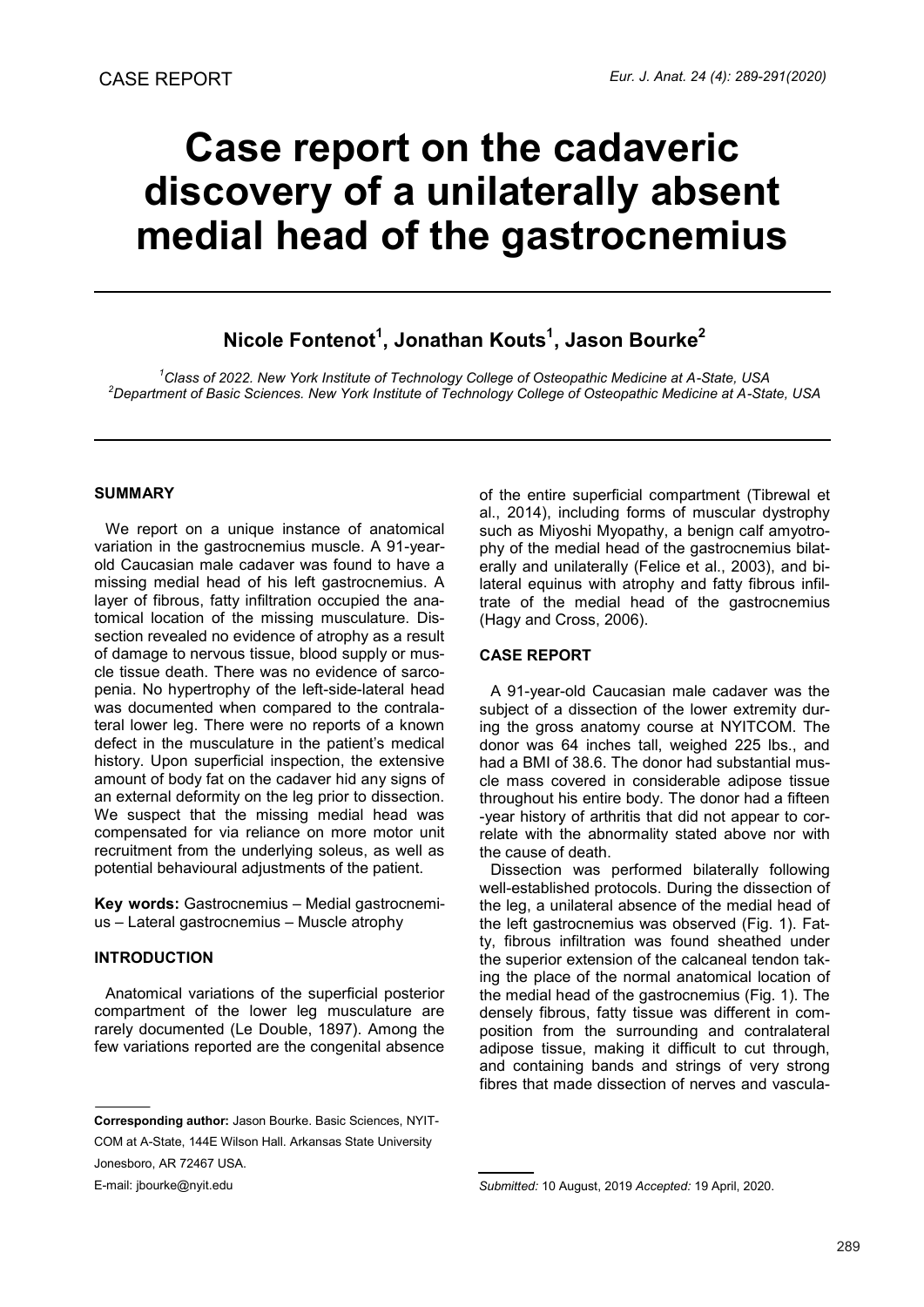ture extremely difficult. The aponeurosis containing fatty tissue connected just superior to the medial condyle of the distal femur with no muscle fibres observed near the attachment site, nor any signs of a residual muscle belly within the area that would normally contain the medial gastrocnemius (Fig. 1). The lateral head of the gastrocnemius had a normal proximal attachment just superior to the lateral condyle of the femur (Fig. 1). No medial head branch of the tibial nerve was observed during dissection. However, due to the discovery of this rare anatomical variant during a time sensitive gross anatomy lab, a more in-depth evaluation of the anatomy could not be completed, and the return of the individual to the body donor programme prevented further analysis of the structures.

#### **COMMENTS**

Reviewing the aetiology of gastrocnemius variation, we found few instances of medial gastrocnemius absence in the literature. The most relevant case was an instance of unilateral agenesis of the medial head of the gastrocnemius along with the plantaris in a 58-year-old male (Alvarez et al., 2017). In their report, the authors noted a unique insertion pattern to the lateral head of the gastrocnemius. Further, the location for the medial head showed no evidence of muscular slips, nor any aponeurosis along the entire length of the calf. In their case, the gastrocnemius was present solely on the lateral side of the left leg. In contrast, our cadaver revealed a typical insertion pattern to the lateral head of the gastrocnemius and a covering of the medial head attachment site with a tendinous sheet. This could suggest that the medial head was lost later in the life of the donor, as opposed to agenesis. Medial head loss from atrophy can arise from trauma or entrapment of the gastrocnemius branch of the tibial nerve, causing atrophy to the affected muscle head (DiRisio et al., 1994). Isolated sarcopenia, vascular restriction, or nervous restriction can also result in a similar presentation (Tibrewal et al., 2014). The medical history of the donor revealed no trauma associated with damage of the muscle, tibial nerve, or the vasculature supplying the muscle. There were no surgeries included in the donor's history that could have contributed to denervation, devascularization, or atrophy of the muscle. Infiltration of adipose tissue is commonly seen in cases of skeletal muscle atrophy (Dulor et al., 1998). However, no evidence of a residual medial gastrocnemius muscle belly was observed during the course of the dissection. Further, muscle size and tone appeared normal throughout the rest of the body. Similar observations of normal muscle tone were observed by Alvarez et al. (2017).

No visible difference was observed between the appearance of the right and left leg prior to skinning and fat removal. There were no appreciable



**Fig 1.** Medial view of leg showing an extensive, flat aponeurosis leading to the calcaneal tendon. Lateral head of gastrocnemius can be observed in background.

differences in the sizes of the existing musculature, including the plantaris and soleus when comparing right vs. left. We observed no evidence of hypertrophy of the existing left lateral head of the gastrocnemius as compensation for the missing medial head. Neither was there noted hypertrophy